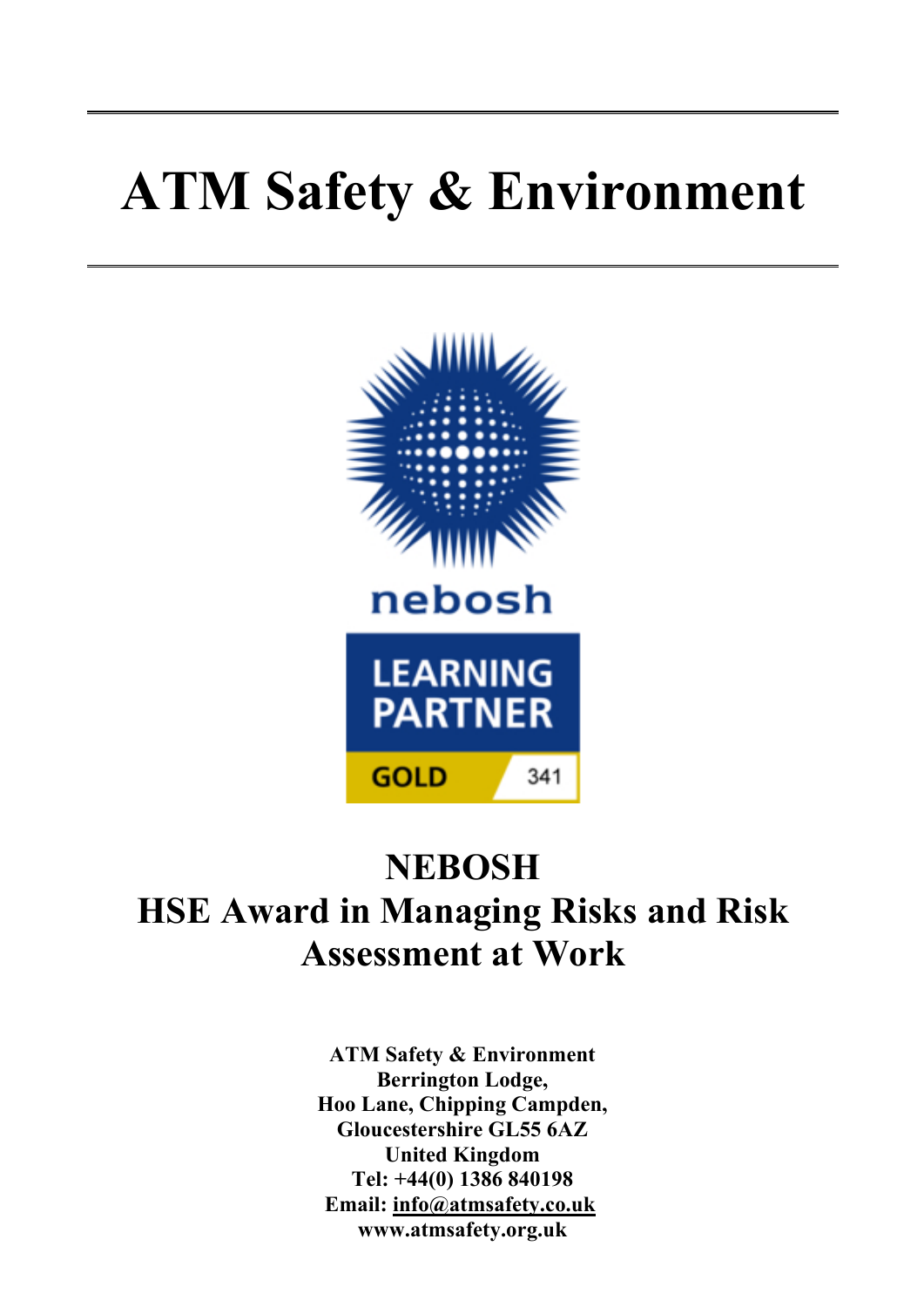#### **HSE Award in Managing Risks and Risk Assessment at Work**

The HSE Award in Managing Risks and Risk Assessment at Work (RAW), is an introductory level qualification jointly developed with the health and safety regulator for Great Britain, the Health and Safety Executive. It is structured around the Health and Safety Executive's approach to controlling the risks caused by workplace hazards.

The course is suited to anyone involved in managing workplace health and safety risks including those who undertake risk assessments.

It will examine how to:

- Identify hazards
- Assess risks using simple HSE tools
- Evaluate risks in a proportionate and sensible manner
- Identify suitable control measures

#### **Entry Qualifications**

There are no entry requirements for this qualification. However, it is important that learners have a suitable standard of English language to understand and articulate the concepts contained in the syllabus. The qualification is set at a notional SCQF Level 5/RQF Level 2.

#### **Course**

The mode of study will be by distance learning. Learners will be sent printed notes containing multiple choice questions to test their understanding of the topics in the syllabus. Answers to these questions must be returned for marking by post or email. After completing the multiple-choice questions learners must complete a NEBOSH risk assessment case study. This will be sent out with the course notes.

#### **Assessment**

The risk assessment case study is graded by the course tutor to access whether it is a pass or a refer. If it is a PASS the grade will be sent to NEBOSH. If it is a REFER it will be sent back with feedback to be modified for a resubmission.

#### **Fees**

The total course fee with printed course notes and the assessment registration fee is £215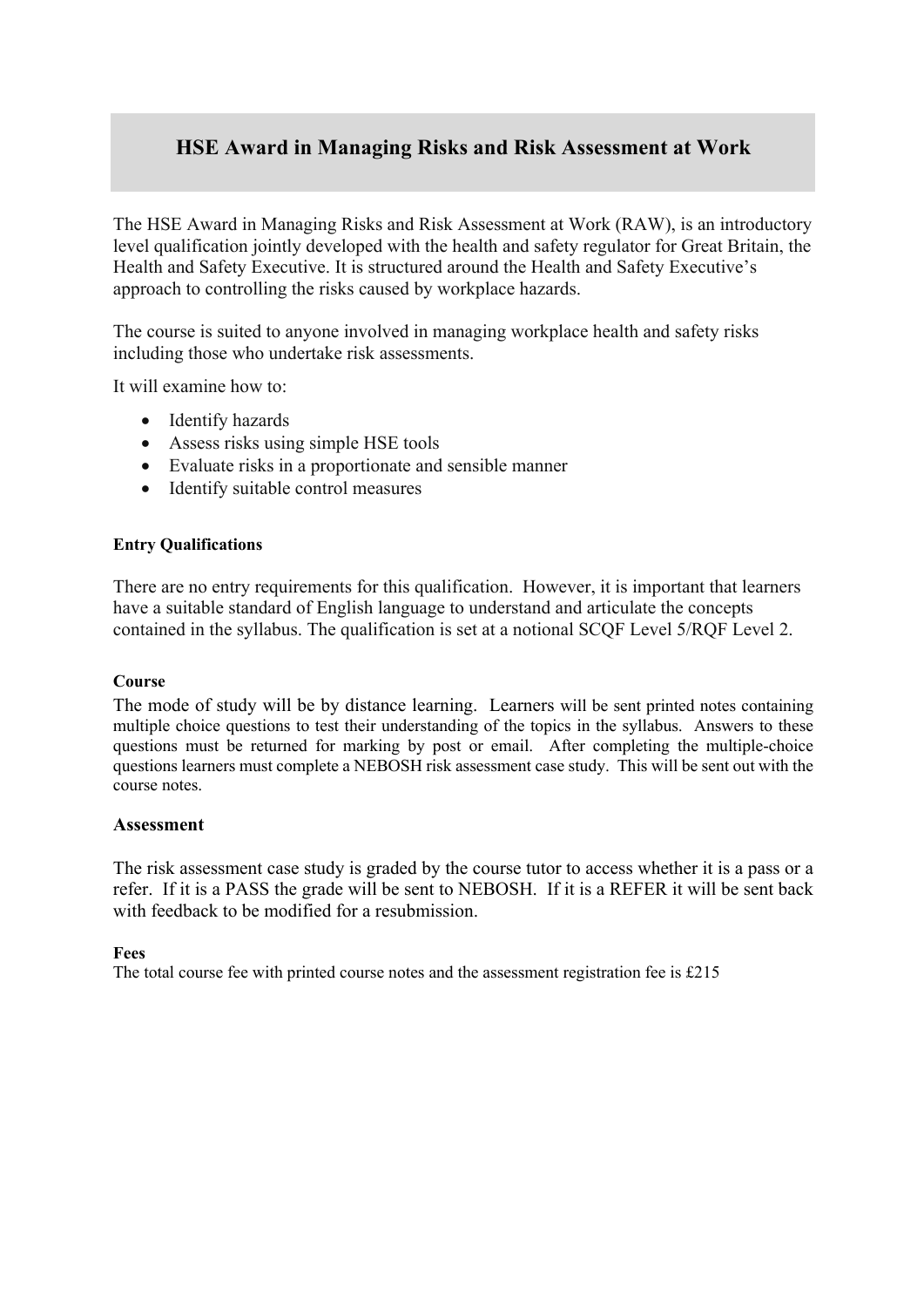### **ENROLMENT**

Please complete the application form on the next page and return to ATM Safety & Environment.

#### **PAYMENT**

The application form should be returned with a cheque made payable to ATM Safety & Environment or sent with an official purchase order.

Payments may also be made by electronic transfer (please contact us for bank details) or by most debit/credit cards either over the phone or online at www.atmsafety.org.uk

#### **CANCELLATIONS**

No cancellations will be accepted, or refunds given once an order has been placed.

#### **NEBOSH FEES**

The examination fees quoted in this leaflet are valid for the current financial year. We reserve the right to increase exam registration fees in line with any increase imposed by NEBOSH.

#### **DISPATCH OF CERTIFICATES AND PARCHMENTS**

Certificates are sent by Royal Mail tracked service in the UK and Royal Mail International Signed. For service to addresses outside the UK. For candidates requiring their certificates sending by courier on completion of the course, rather than Royal Mail International Signed For, there will be a fee to cover the difference in costs between the services.

#### **INFORMATION**

For further information please contact: ATM Safety & Environment Berrington Lodge Hoo Lane Chipping Campden GL55 6AZ United Kingdom

Tel: +44 (0)1386 840198 Email: info@atmsafety.co.uk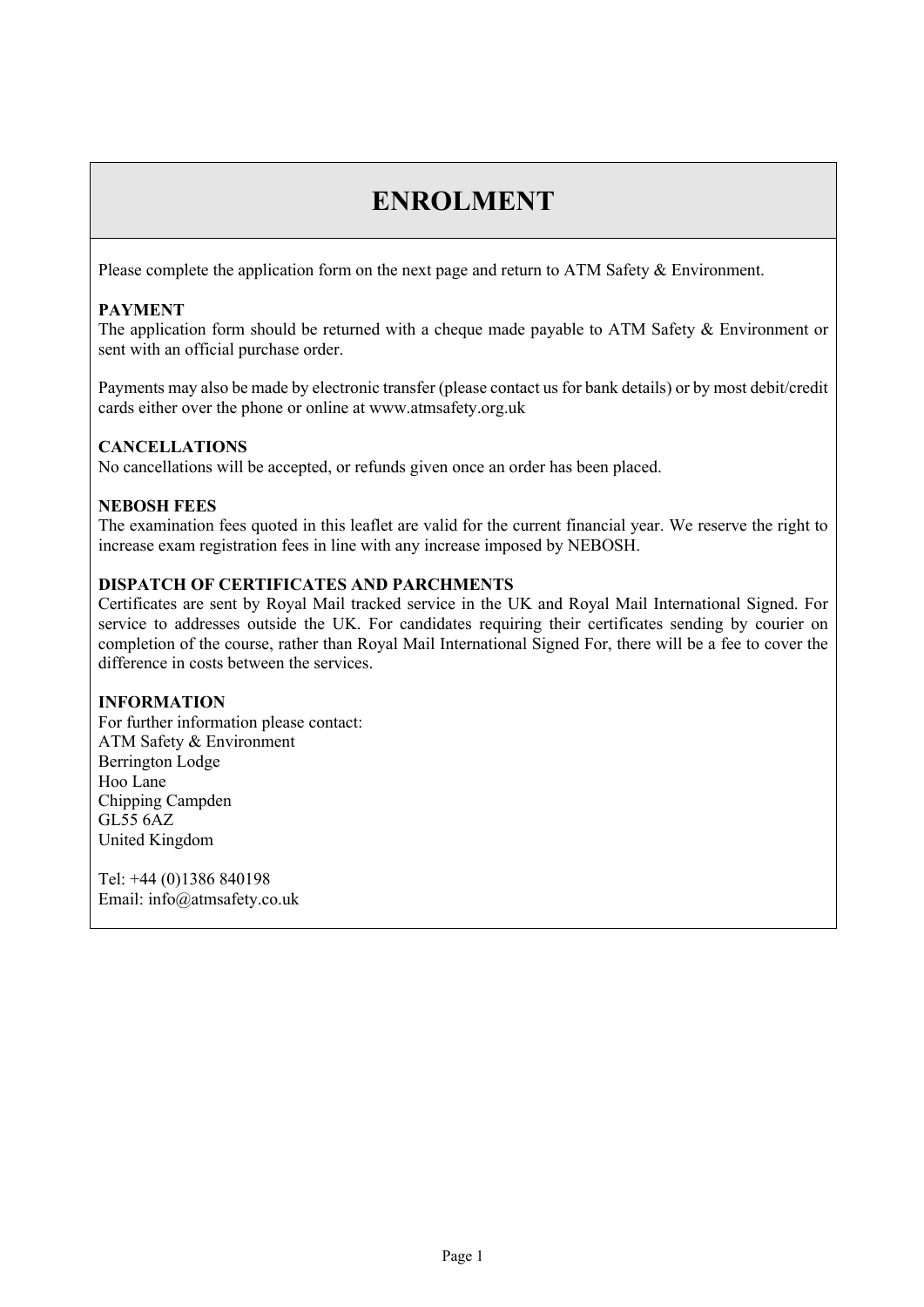#### **ATM SAFETY & ENVIRONMENT APPLICATION FORM**

| (please note your names will appear on certificates in the order: given or first name(s) followed by family name)                                                                                                                                                                              |                                 |
|------------------------------------------------------------------------------------------------------------------------------------------------------------------------------------------------------------------------------------------------------------------------------------------------|---------------------------------|
| Date of birth _________________ Male Female                                                                                                                                                                                                                                                    |                                 |
|                                                                                                                                                                                                                                                                                                |                                 |
|                                                                                                                                                                                                                                                                                                |                                 |
|                                                                                                                                                                                                                                                                                                |                                 |
|                                                                                                                                                                                                                                                                                                |                                 |
| <b>NEBOSH HSE Award in Managing Risks and Risk Assessment at Work (RAW)</b>                                                                                                                                                                                                                    | $\sqrt{\text{and } \mathbf{f}}$ |
| I wish to study the RAW qualification by distance learning and be sent printed notes<br>Course fee inclusive of the assessment registration fee is £215<br>The learning contract extends for 6 months. The risk assessment case study must be taken within 6<br>months of starting the course. |                                 |
| <b>TOTAL Fee £215</b>                                                                                                                                                                                                                                                                          |                                 |
| I have read and accept ATM Safety & Environment's terms and conditions                                                                                                                                                                                                                         |                                 |
|                                                                                                                                                                                                                                                                                                |                                 |
| <b>Method of Payment</b>                                                                                                                                                                                                                                                                       |                                 |
| Card payment over the phone<br>Card payment online at www.atmsafety.org.uk                                                                                                                                                                                                                     |                                 |
| <b>Bank Transfer</b><br>Cheque<br>Invoice                                                                                                                                                                                                                                                      |                                 |
|                                                                                                                                                                                                                                                                                                |                                 |
| Note: No cancellations will be accepted, or refunds given once an order has been placed.                                                                                                                                                                                                       |                                 |
| Please return to:<br>ATM Safety & Environment, Berrington Lodge, Hoo Lane, Chipping Campden, GL55 6AZ                                                                                                                                                                                          |                                 |
| Tel: +44(0)1386 840198 Email:info@atmsafety.co.uk                                                                                                                                                                                                                                              |                                 |